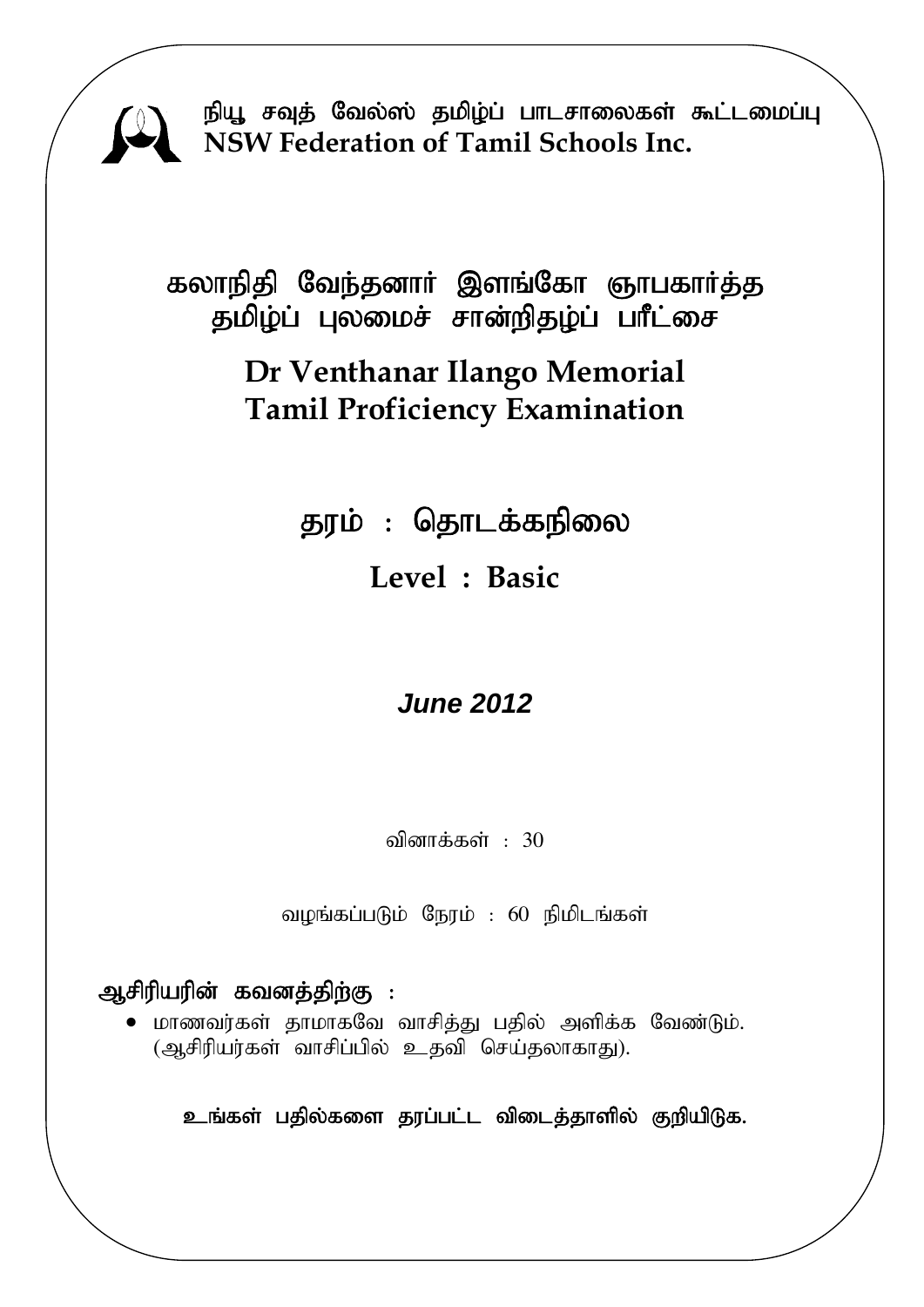**For questions 1 to 8, choose the word(s) that best describe the action shown in the picture.** 

1 முதல் 8 வரையுள்ள வினாக்களுக்கு அருகில் உள்ள படத்தில் நடக்கும்<br>செய்கையைச் சரியாகக் குறிக்கும் சொல்லைத் (சொற்களைத்) தெரிவு செய்கையைச் சரியாகக் குறிக்கும் சொல்லைக் (சொற்களைக்) தெரிவு செய்க.





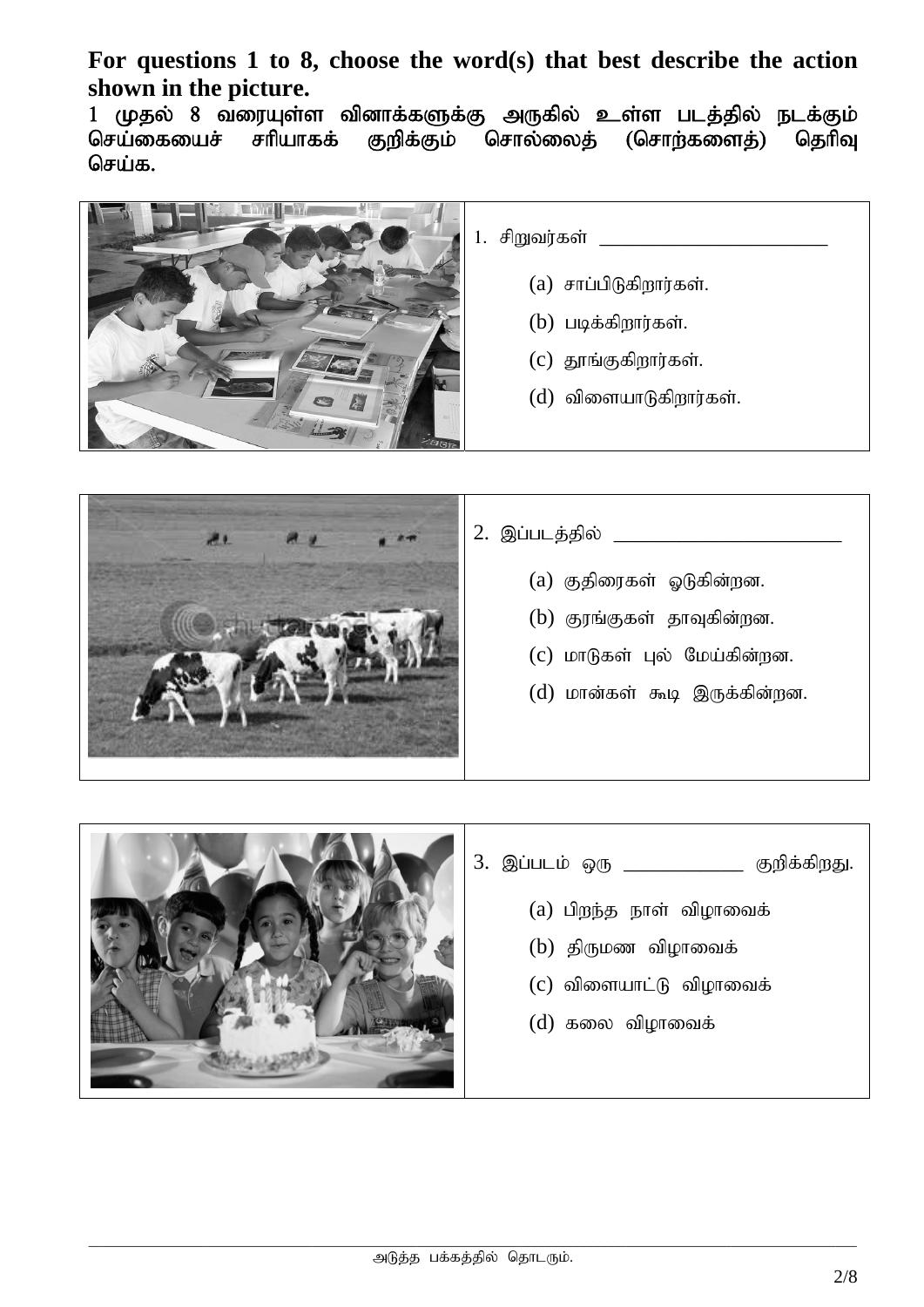



### $6.$  சிறுவர்கள் $\_\_\_\_\_\_$ விளையாடுகிறார்கள்.

- $(a)$  கால்பந்து
- $(b)$  கைப்பந்து
- $(c)$  வலைப்பந்து
- $(d)$  கூடைப்பந்து

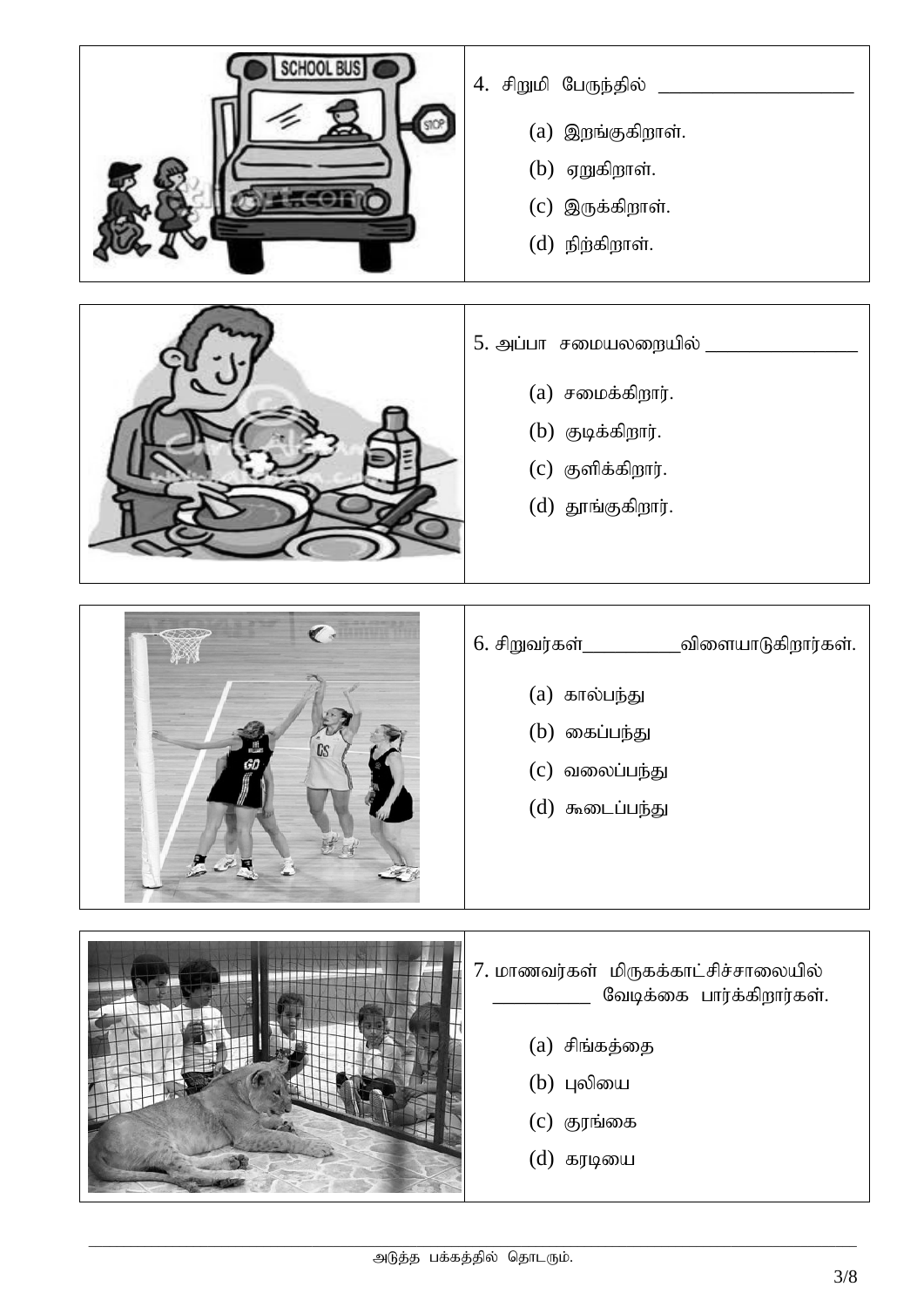

**Read and understand the given Poem and answer the questions 9 to 11.**  கீழ் தரப்பட்ட பாடலை வாசித்து வினா 9 இலிருந்து 11 வரையுள்ள வினாக்களுக்கு பதில் அளிக்கவும்.



எங்கள் வீட்டு நாய்க்குட்டி நன்றி உள்ள நாய்க்குட்டி வெள்ளைநிற நாய்க்குட்டி துள்ளி ஓடும் நாய்க்குட்டி குட்டிப் பாப்பா தன்னோடு குதித்து ஆடும் நாய்க்குட்டி கண்ணைப் போல வீட்டையே காவல் காக்கும் நாய்க்குட்டி

9. இந்தப் பாடலுக்கு மிகவும் பொருத்தமான தலைப்பு என்ன?

- $(a)$  குட்டிப்பையன்
- $(b)$  நாய்க்குட்டி
- $(c)$  சூட்டிப் பாப்பா
- $(d)$  எங்கள் வீடு

10. நாய்க்குட்டி என்ன நிறம் எனப் பாடல் சொல்கிறது?

- $(a)$  சிவப்பு நிறம்
- $(b)$   $\delta$  agguing  $\delta$  aggio
- $(c)$  வெள்ளை நிறம்
- $(d)$  மஞ்சள் நிறம்

 $11.$  கண்ணைப் போல நாய்க்குட்டி எதைக்காக்கும்?

- $(a)$  வீட்டை
- $(b)$  குட்டிப் பாப்பாவை
- $(c)$  கண்ணை
- $(d)$  அம்மா அப்பாவை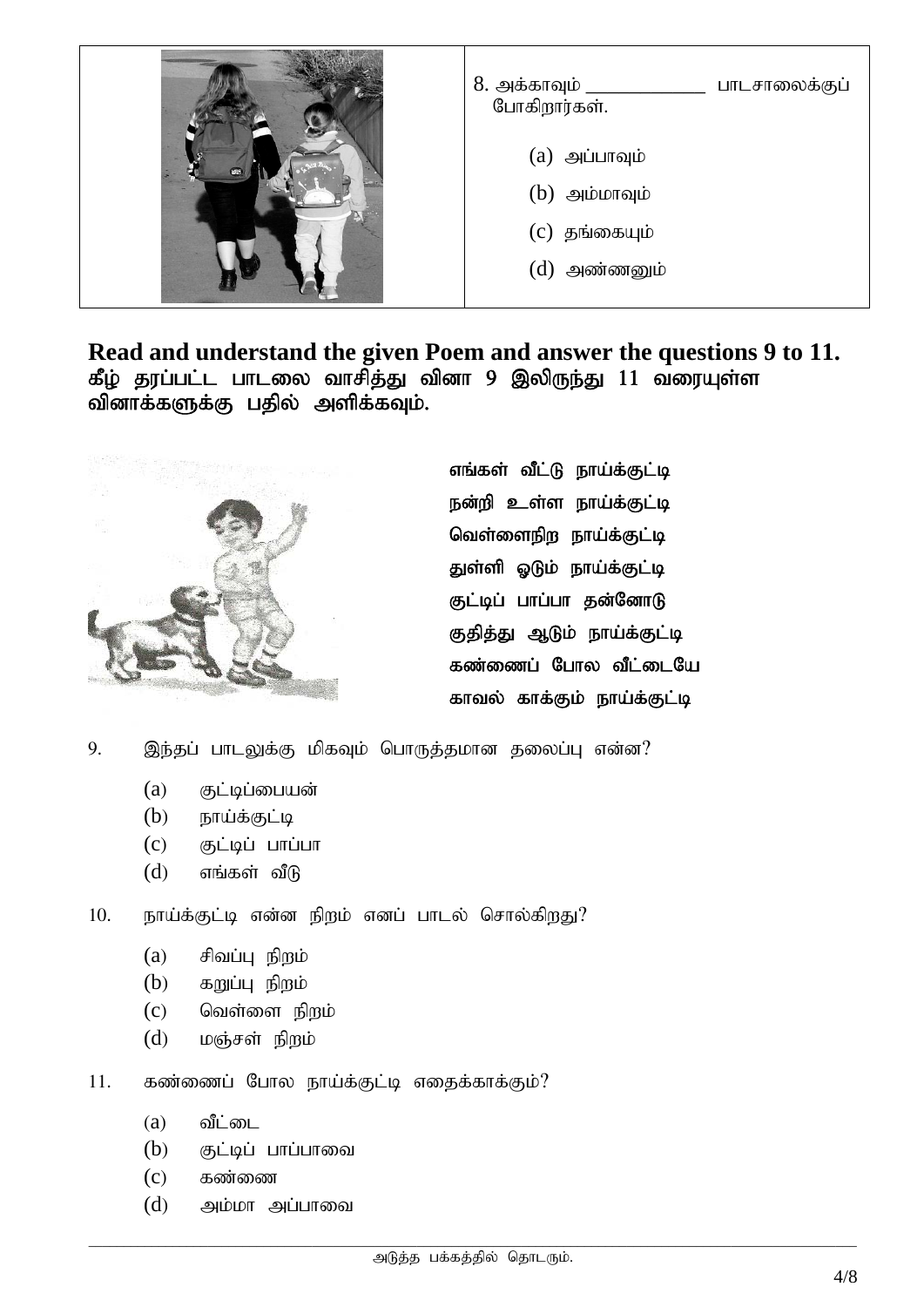## **Read the story and answer the questions 12 to 16 from the information given.**

கீழ் தரப்பட்ட கதையை வாசித்து அதில் தரப்பட்ட தகவல்களைக் கொண்டு  $12$  இலிருந்து  $16$  வரையுள்ள வினாக்களுக்கு விடை அளிக்கவும்.

சிலப்பதிகாரம் கோவலன் கண்ணகி ஆகியோரின் கதையைக் கூறுகின்றது. இதனை<br>இளங்கோ அடிகள் எமுகினார். கோவலன் கண்ணகியின் சிலம்பை விர்கவென கண்ணகியின் மதுரைக்கு எடுத்துச் சென்றான். மதுரையில் அவனை அரசியின் சிலம்பைத் திருடியவன்<br>எனக் குற்றஞ் சாட்டினார்கள். குற்றம் சாட்டப்பட்ட கோவலன் அரசனின் ஆணைப்படி எனக் குற்றஞ் சாட்டினார்கள். குற்றம் சாட்டப்பட்ட கோவலன் காவலர்களால் கொல்லப்பட்டான். அதை அறிந்த கண்ணகி அரசனிடம் சென்று தன் கணவன் கள்வன் அல்ல என நிரூபித்தாள். அவளின் கோபத்தால் பாண்டிய மன்னன் இறந்தான். பின் கண்ணகி மதுரை நகரையே எரித்தாள். இதுதான் சிலப்பதிகாரத்தின் கதைச்சுருக்கம்.

- $12.$  சிலப்பதிகாரத்தை எழுதியவர் யார்?
	- $(a)$  பாண்டிய மன்னன்
	- $(b)$  இளங்கோ அடிகள்
	- $(c)$  கோவலன்
	- $(d)$  கள்வன்
- $13.$  கோவலன் மதுரையில் விர்கவென எடுத்துச்சென்ற சிலம்பு யாருடையது?
	- $(a)$  அரசியின் சிலம்பு
	- $(b)$  கள்வனின் சிலம்பு
	- $(c)$  கண்ணகியின் சிலம்ப
	- $(d)$  பாண்டிய மன்னனின் சிலம்பு

14. சிலப்பதிகாரம் யாருடைய கதையைக் கூறகிறது?

- $(a)$  கோவலன், கண்ணகி
- $(b)$  பாண்டிய மன்னன், அரசி
- $(c)$   $\sigma$ ஞர்வன், காவலர்கள்
- $(d)$  வாணி, கண்ணன்
- $15.$  கண்ணகி எதை எரித்தாள்?
	- $(a)$   $\mathbf{b}$  $\mathbf{h}$  $\mathbf{b}$  $\mathbf{m}$  $\mathbf{b}$  $\mathbf{b}$
	- $(b)$  வீட்டை
	- $(c)$  இலங்கைத் தீவை
	- $(d)$  மதுரை நகரை
- $16.$  கண்ணகியின் கோபத்தால் இறந்தவன் யார்?
	- $(a)$  கோவலன்
	- $(b)$  பாண்டிய மன்னன்
	- $(c)$  காவலன்
	- $(d)$  கள்வன்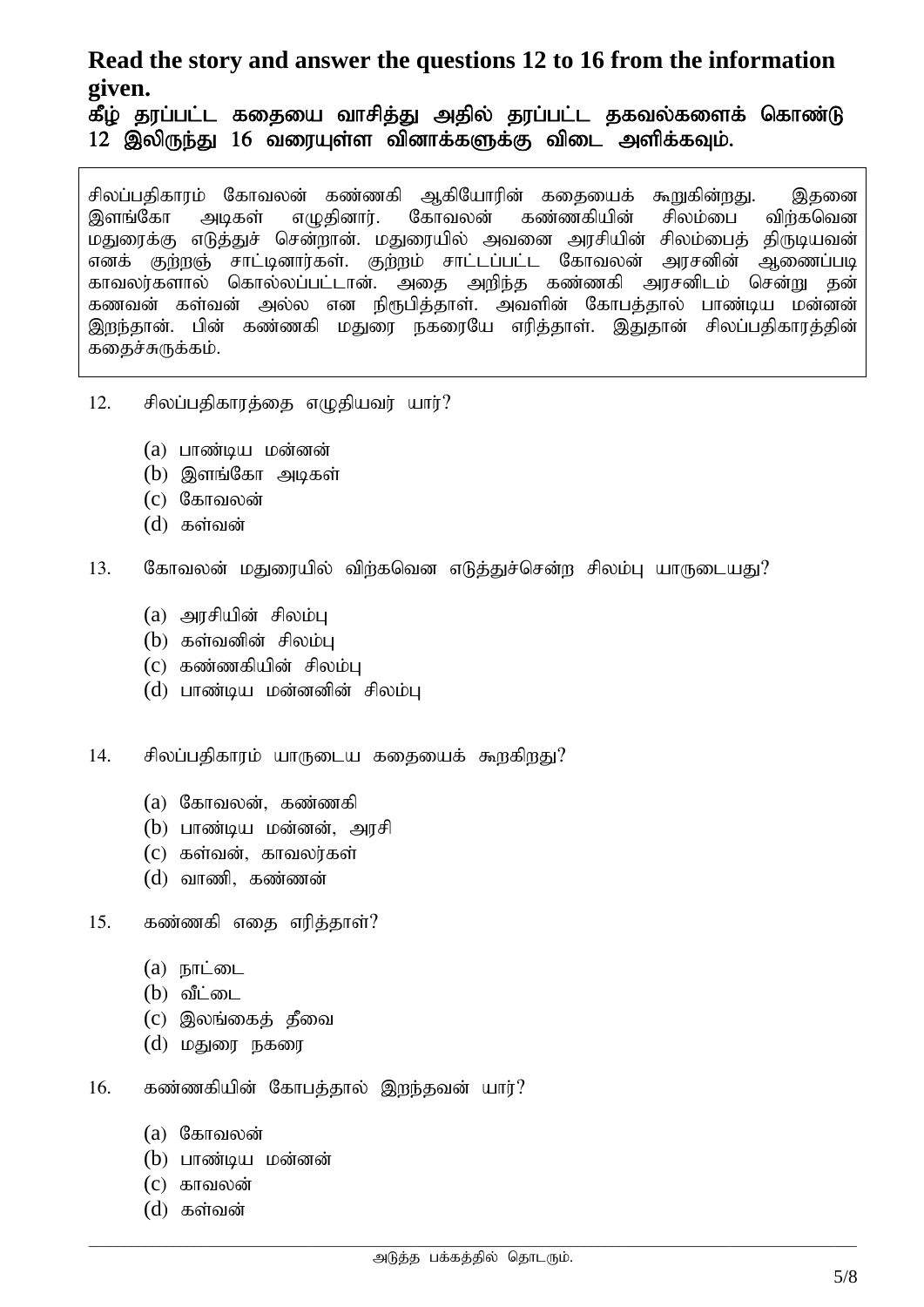**For questions 17 to 18 choose the word that has the closest meaning to the underlined word.** 

17 முதல் 18 வரையுள்ள வினாக்களில் அடிக்கோடிட்ட சொல்லிற்கு ஒத்த கருத்துள்ள சொல்லை தெரிவு செய்க.

- 17. வாணி கன் கோமி ராணியைப் பார்த்துப் புன்னகைத்தாள்.
	- $(a)$  அழுதாள்
	- $(b)$  துள்ளினாள்
	- $(c)$  சிரித்தாள்
	- $(d)$  படித்தாள்

18. தமிழ் பாடசாலையில் ஆசிரியர் எமக்குத் தமிழ் படிப்பிக்கார்.

- $(a)$  பாடக் காண்பிக்கார்
- $(b)$  கற்றுக் கொடுத்தார்
- $(c)$  ஆடிக் காண்பித்தார்
- $(d)$  விளையாட்டுக் காட்டினார்

#### **For questions 19 to 21 give the opposites to the underlined words.**  19 (மகல் 21 வரையள்ள வினாக்களில் அடிக்கோடிட்ட சொல்லிர்கு எகிர்க் கருத்துள்ள சொல்லை தெரிவு செய்க.

- $19.$  புலி மிகவும் **வேகமாக** ஓடும் மிருகம்.
	- $(a)$  கெகியாக
	- $(b)$  மெதுவாக
	- $(c)$  விரைவாக
	- $(d)$  துரிதமாக
- 20. எல்லோருக்கும் நீ **நன்மை** செய்.
	- $(a)$  ஏழ்மை
	- $(b)$   $\mathfrak{F}$ pping
	- $(c)$  **2** ண்மை
	- $(d)$  வாய்மை
- 21. கண்ணன் தமிழ் பேச்சுப்போட்டியில் <mark>விருப்பமுடன்</mark> பங்குபற்றினான்.
	- $(a)$  ஆசையுடன்
	- $(b)$  போட்டியடன்
	- $(c)$  கோபக்குடன்
	- $(d)$  வெறுப்புடன்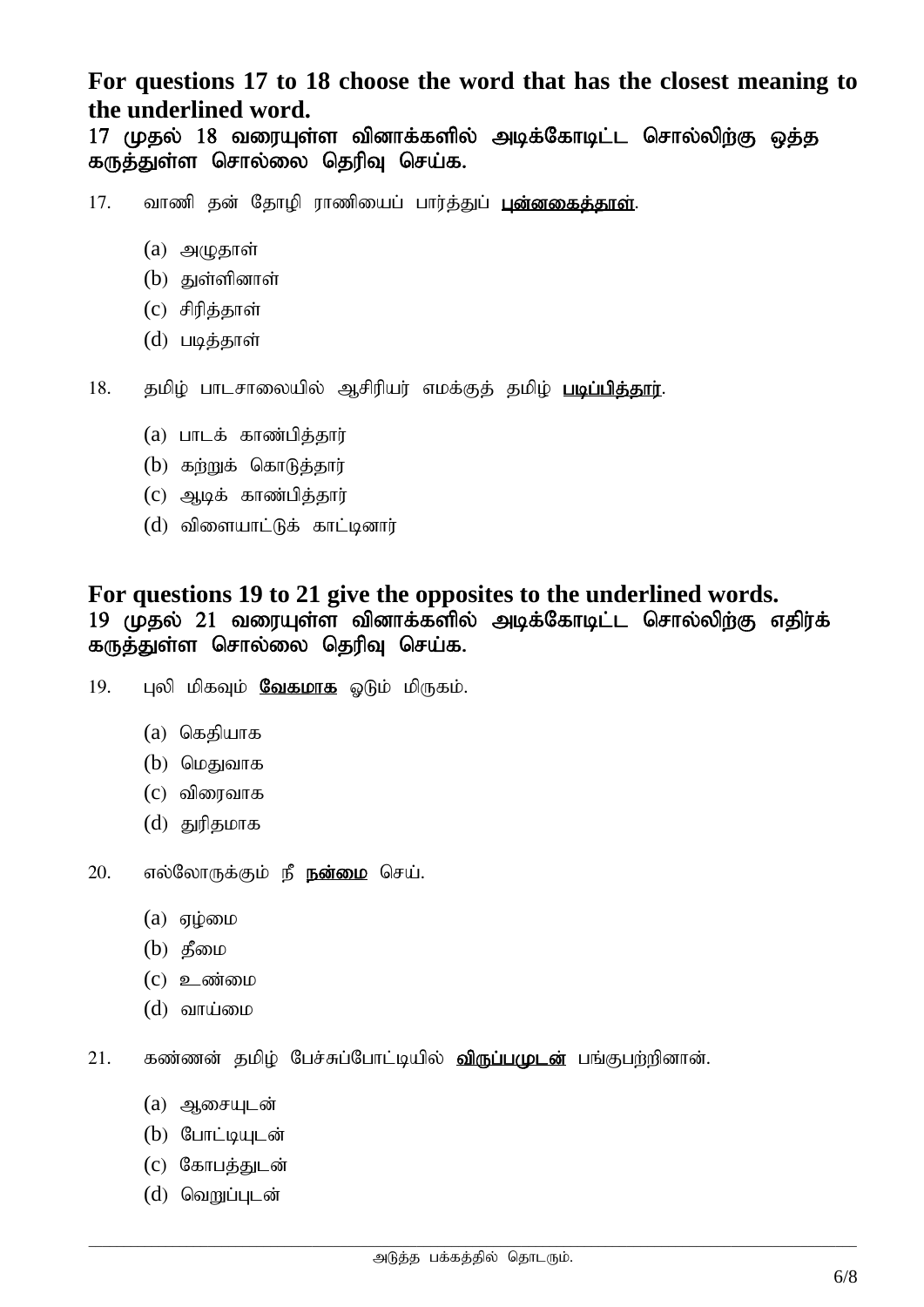**For questions 22 to 26 choose the best answer to complete the sentence.**  22 முதல் 26 வரையுள்ள வினாக்களுக்கு பொருத்தமான சொல்லைக் கொண்டு வசனத்தைப் பூர்த்தி செய்க.

| 22. |                                                                   |
|-----|-------------------------------------------------------------------|
|     | (a) விளையாடுவார்கள்                                               |
|     | $(b)$ விளையாடினார்கள்                                             |
|     | (c) விளையாடுகிறார்கள்                                             |
|     | (d) விளையாடினான்                                                  |
|     |                                                                   |
| 23. | இப்பொழுது மேடையில் மங்கையின் நடன நிகழ்ச்சி _____________________. |
|     | (a) நடக்கிறது                                                     |
|     | (b) கேட்கிறது                                                     |
|     | (c) ஒலிக்கிறது                                                    |
|     | $(d)$ ஆடுகிறது                                                    |
| 24. |                                                                   |
|     | $(a)$ $L$ or $f$                                                  |
|     | (b) தை                                                            |
|     | $(c)$ புரட்டாசி                                                   |
|     | $(d)$ ஆவணி                                                        |
|     |                                                                   |
| 25. | போவோமா?<br>நீயும் நானும்                                          |
|     | (a) படசலைக்கு                                                     |
|     | (b) படசழைக்கு                                                     |
|     | (c) பாடசாலைக்கு                                                   |
|     | (d) பாடசாளைக்கு                                                   |
| 26. | சாப்பிட்டேன்.<br>நான்                                             |
|     | $(a)$ வாலைப்பலம்                                                  |
|     | வாலைப்பளம்<br>(b)                                                 |
|     | வாளைப்பளம்<br>(c)                                                 |
|     | $(d)$ வாழைப்பழம்                                                  |